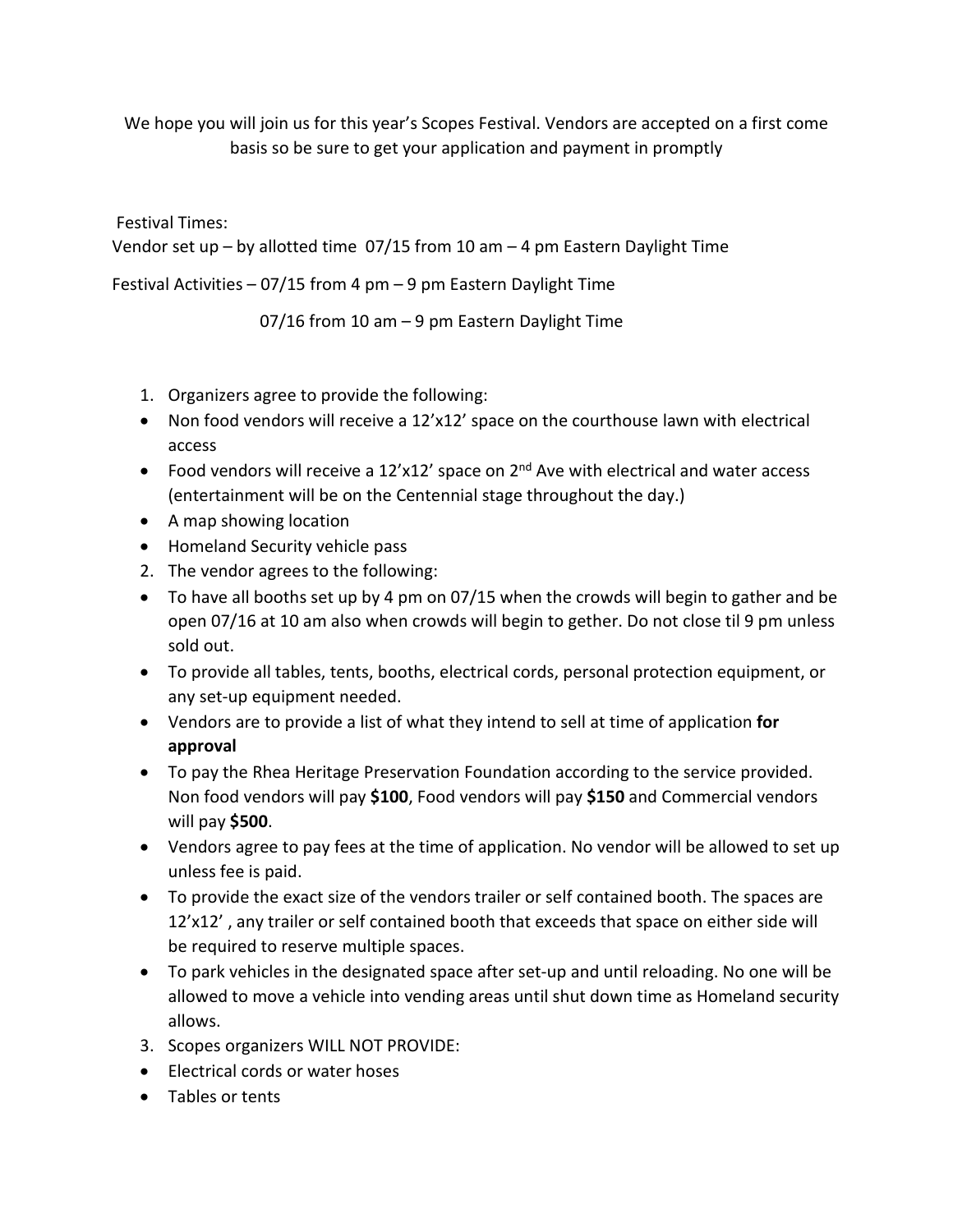- Lighting
- Personal protection equipment

Will you be selling in your booth? \_\_ yes \_\_ no Non Food \$100 Food \$150 Commercial \$500

If yes, please give a list of what you will be selling. It is our policy to limit the number of food products sold to one professional company per food product. We cannot guarantee that another vendor will not be selling the same item or a similar one but we will try, as best we can, to prevent this.

\_\_\_\_\_\_\_\_\_\_\_\_\_\_\_\_\_\_\_\_\_\_\_\_\_\_\_\_\_\_\_\_\_\_\_\_\_\_\_\_\_\_\_\_\_\_\_\_\_\_\_\_\_\_\_\_\_\_\_\_\_\_\_\_\_\_\_\_\_\_\_\_\_\_\_\_\_\_ \_\_\_\_\_\_\_\_\_\_\_\_\_\_\_\_\_\_\_\_\_\_\_\_\_\_\_\_\_\_\_\_\_\_\_\_\_\_\_\_\_\_\_\_\_\_\_\_\_\_\_\_\_\_\_\_\_\_\_\_\_\_\_\_\_\_\_\_\_\_\_\_\_\_\_\_\_\_ \_\_\_\_\_\_\_\_\_\_\_\_\_\_\_\_\_\_\_\_\_\_\_\_\_\_\_\_\_\_\_\_\_\_\_\_\_\_\_\_\_\_\_\_\_\_\_\_\_\_\_\_\_\_\_\_\_\_\_\_\_\_\_\_\_\_\_\_\_\_\_\_\_\_\_\_\_\_ \_\_\_\_\_\_\_\_\_\_\_\_\_\_\_\_\_\_\_\_\_\_\_\_\_\_\_\_\_\_\_\_\_\_\_\_\_\_\_\_\_\_\_\_\_\_\_\_\_\_\_\_\_\_\_\_\_\_\_\_\_\_\_\_\_\_\_\_\_\_\_\_\_\_\_\_\_\_

You can add menu if you would like.

We will look over the list, mark anything we already have and return the list to you. We work on a first come basis, so get your application in early.

| Signature of Vendor                                                      | Signature of Organizer           |
|--------------------------------------------------------------------------|----------------------------------|
| Date ___________________________                                         | Date ___________________________ |
| We are excited to have you on board for the 33rd annual Scopes Festival! |                                  |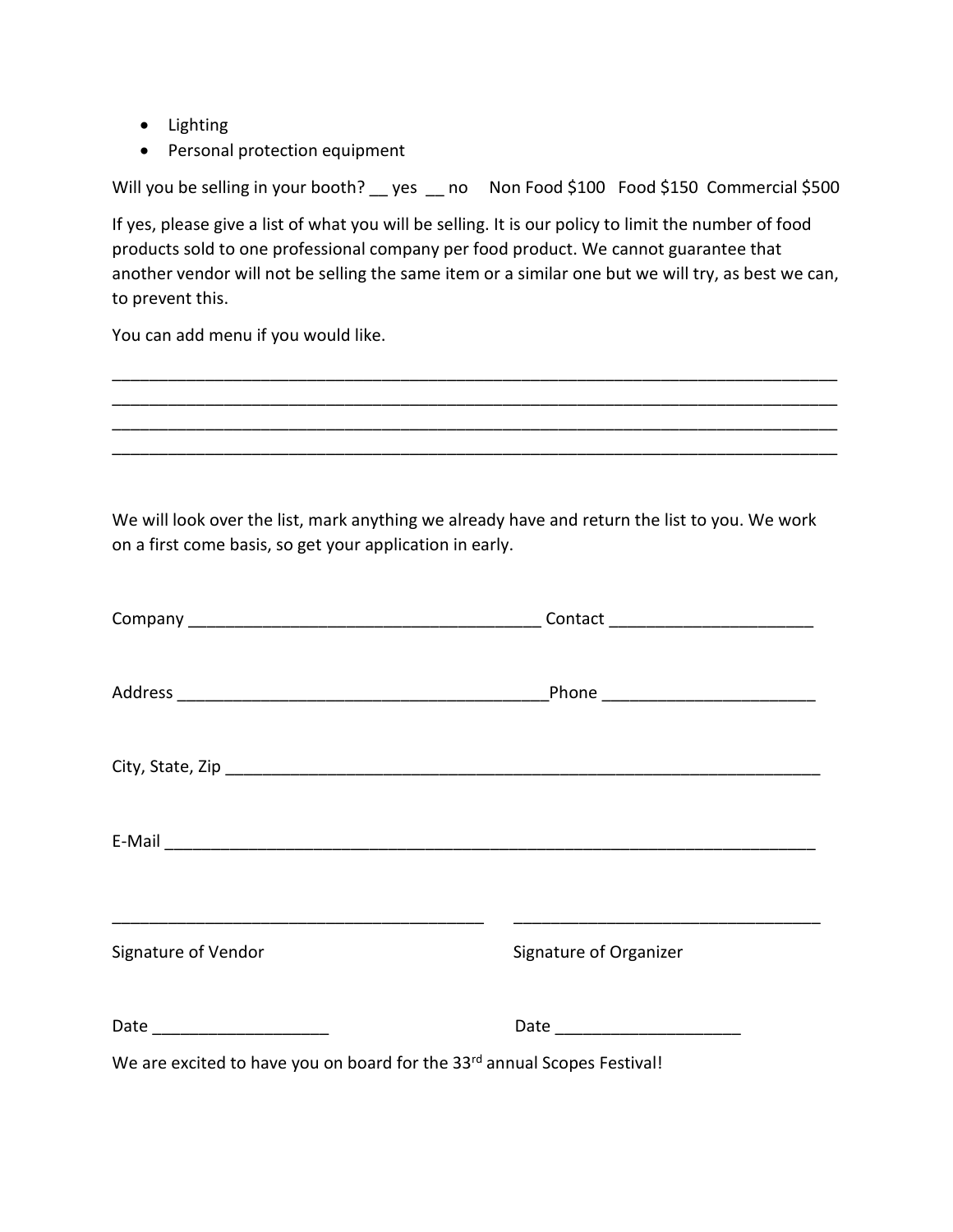Remember 2025 is our 100 year anniversary for the Scopes Trial. We will be celebrating BIG! Make your plans to be here, 3<sup>rd</sup> weekend in July.

\_\_\_\_\_\_\_\_\_\_\_\_\_\_\_\_\_\_\_\_\_\_\_\_\_\_\_\_\_\_\_\_\_\_\_\_\_\_\_\_\_\_\_\_\_\_\_\_\_\_\_\_\_\_\_\_\_\_\_\_\_\_\_\_\_\_\_\_\_\_\_\_\_\_\_\_\_\_ \_\_\_\_\_\_\_\_\_\_\_\_\_\_\_\_\_\_\_\_\_\_\_\_\_\_\_\_\_\_\_\_\_\_\_\_\_\_\_\_\_\_\_\_\_\_\_\_\_\_\_\_\_\_\_\_\_\_\_\_\_\_\_\_\_\_\_\_\_\_\_\_\_\_\_\_\_\_ \_\_\_\_\_\_\_\_\_\_\_\_\_\_\_\_\_\_\_\_\_\_\_\_\_\_\_\_\_\_\_\_\_\_\_\_\_\_\_\_\_\_\_\_\_\_\_\_\_\_\_\_\_\_\_\_\_\_\_\_\_\_\_\_\_\_\_\_\_\_\_\_\_\_\_\_\_\_

Cash \_\_\_\_\_\_ Check \_\_\_\_\_

Comments:

For more information contact:

Email: [rheaheritagefoundation@gmail.com](mailto:rheaheritagefoundation@gmail.com) Phone: 423-680-9896

Return form and check to: Rhea Heritage Preservation Foundation PO Box 1204 Dayton, Tn 37321

Earliest returns will be ensured their spot and sells.

Make checks payable to: **Rhea Heritage Preservation Foundation**

**\*\*\*No refunds Unless Cancelled by Festival\*\***